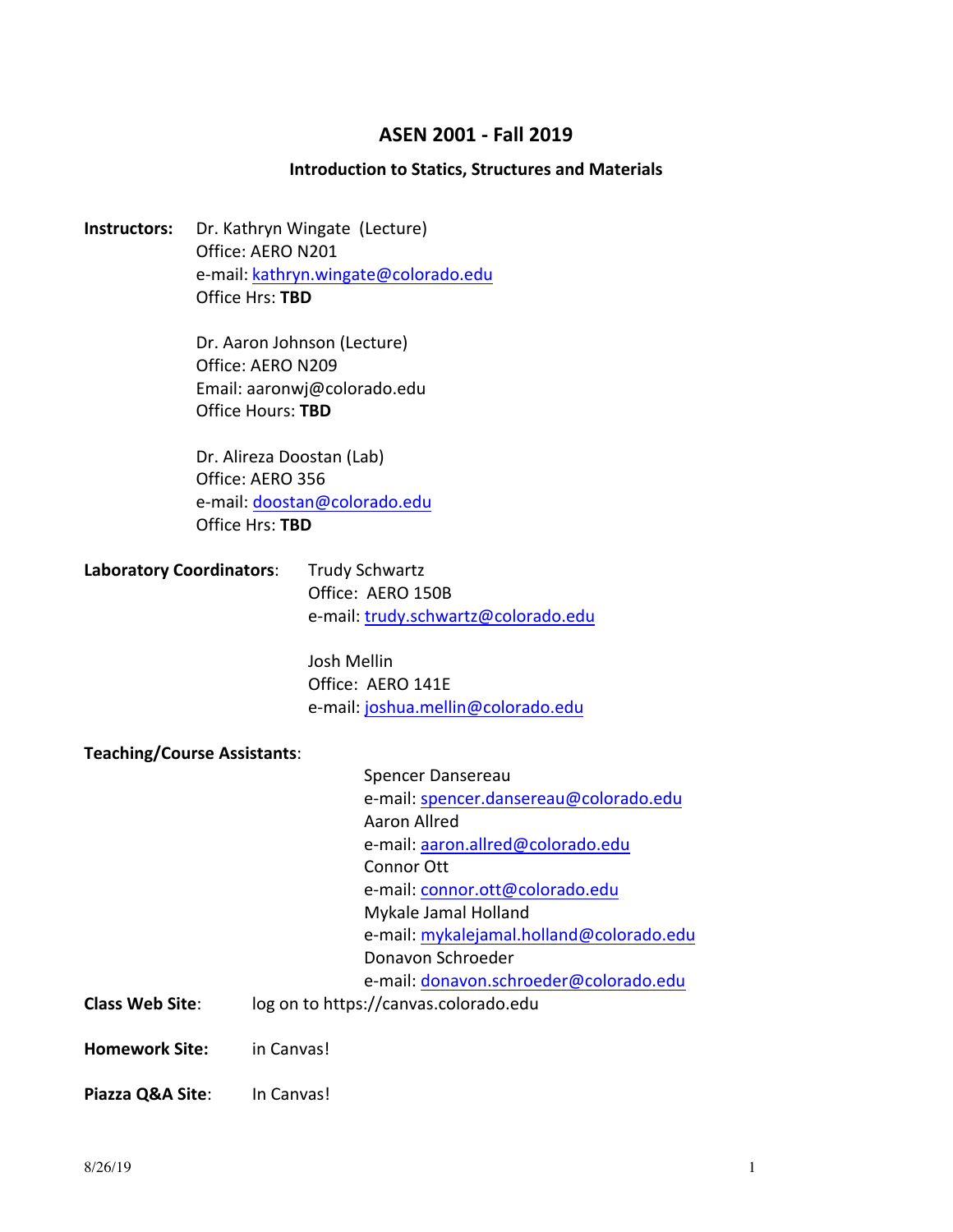**MATLAB Grader site:** https://grader.mathworks.com/courses/9065-cu-boulder-asen-2001-lab-1

**Class e-mail list:** This is automatically done through Canvas.

- **Texts**: R.C. Hibbeler, *Statics and Mechanics of Materials* (5<sup>th</sup> ed.), Pearson, Online through Canvas, including Mastering Engineering site. Payment is through inclusive access- if you are enrolled in this course, the access cost will automatically be deducted after Sept 11th through you student tuition and fee bill. You may opt out of accessing the electronic textbook and homework site by using the link in a reminder email you will receive from the book store entitled 'Day 1 Digital Access.' **However, you if you opt out, you will have no way to complete homework assignments**.
- **Prerequisites:** APPM 1360 & PHYS 1110 or equivalent; CHEM1211/CHEN1221 or CHEM1111; Co-Req with APPM 2350

**Required Equipment**: Safety goggles; Bound laboratory notebook (no spiral). This notebook can be shared with ASEN 2002.

**Course Objectives:** Introduce the fundamental analytical tools for statics and structural analysis in the context of the physics of aerospace materials. Topics include force/moment equilibrium, truss analysis, beam theory, stress and strain, stiffness and strength of material, and aerospace structural design. MATLAB programming will be required for homework and laboratory assignments.

### **Major Course Topics:**

- 1. Introduction to basic concepts of structures and materials.
- 2. Forces, moments, equilibrium.
- 3. Internal loads, distributed loads.
- 4. Stress and strain, stress and strain transformation
- 5. Stiffness, strength, and failure of materials
- 6. Truss analysis, method of section, method of joints
- 7. Beam analysis, shear force and moment diagrams
- 8. Moments of inertia

### **Grading Guideline**:

|             | Group work: Labs 2 and 3 | 30% (15% +15%)                                |
|-------------|--------------------------|-----------------------------------------------|
|             | Homework*                | 10%                                           |
| Individual: | 4 Exams                  | $50\%$ (= $10\%$ + $15\%$ + $10\%$ + $15\%$ ) |
|             | Lab 1                    | 10%                                           |
|             |                          |                                               |

#### 100%

**•**  $\phi$   $\phi$  for and **folurat format inaligrade** if total individual grade is C or better.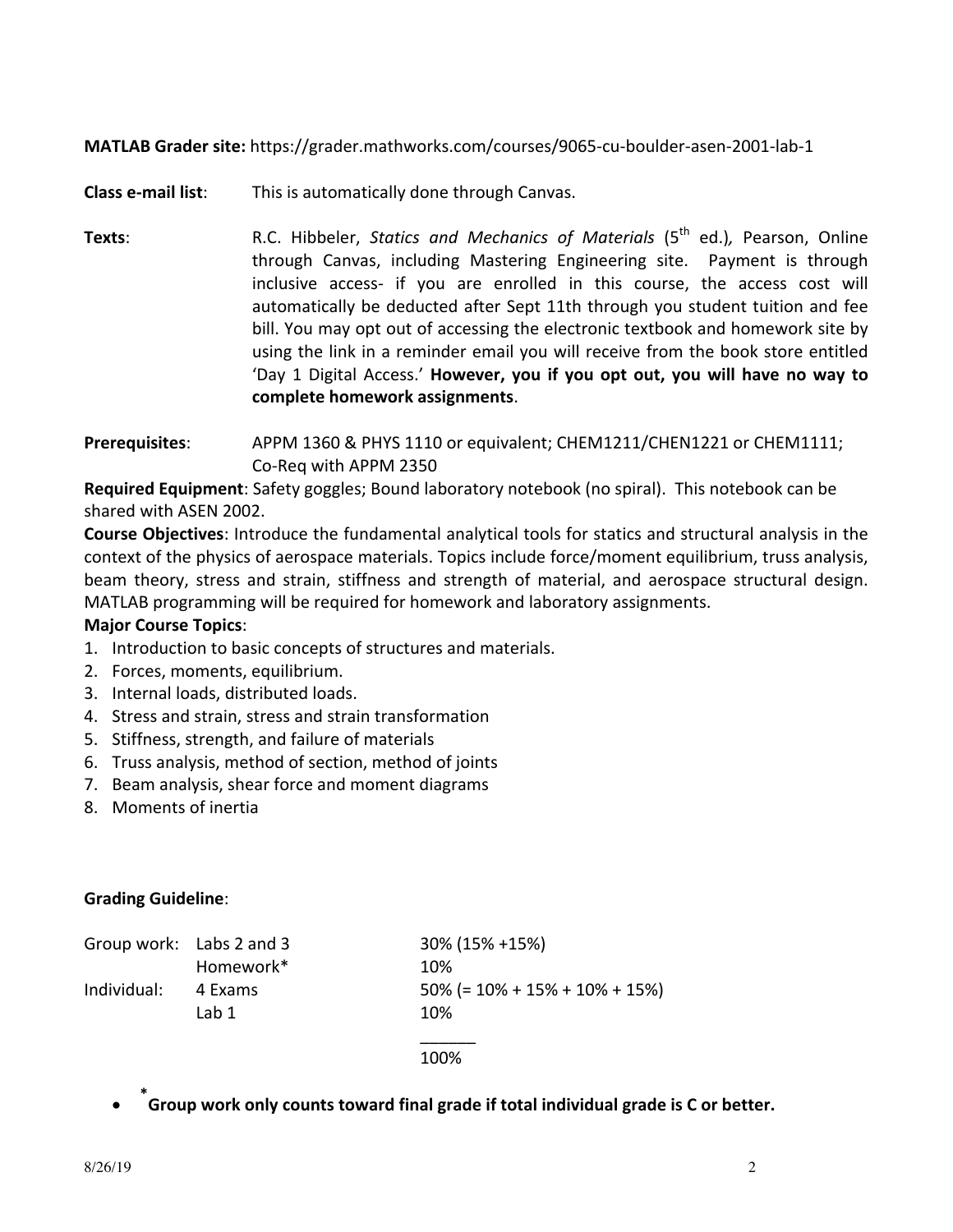- No exam grades will be dropped.
- Please verify all your scores and grades on Canvas within 2 weeks after they are posted; requests to change a score need to be made within this period. All grade requests come to **the instructor in written form.**

**Note**: We reserve the right to make minor changes to this distribution of weights based on variations in assignments. 

# **Exam Times and Locations**:

- 1. Exam 1: 09/19, in class
- 2. Exam 2: 10/10, in class (Comprehensive statics)
- 3. Exam 3: 11/07, in class
- 4. Exam 4: Saturday, 12/14, 7:30 10:00 am (Comprehensive Mechanics of Materials) (Date, time and location of exam 4 assigned by the registrar's office)

**Evaluated Outcomes:** The Department of Aerospace Engineering Sciences has adopted a policy of assigning grades according to evaluated outcomes (Ox) in each course. Each assignment designed and graded to assess some combination of several or a few of the following outcomes:

- **O1** Professional context and expectations (ethics, economics, etc.)
- **O2** Historical perspective and vision
- **O3** Multidisciplinary, system perspective
- **O4** Written, oral, graphical communication ability
- **O5** Knowledge of key scientific/engineering concepts
- **O6** Ability to define and conduct experiments, use instrumentation
- **O7** Ability to learn independently, find information
- **O8** Ability to work in teams
- **O9** Ability to design systems
- **O10** Ability to formulate and solve problems
- **O11** Ability to use and program computers

## **Important Notes**:

- 1. Emails will be responded to during business hours, i.e. Monday through Friday, 8:00 am  $-$  5:00 pm. Emails regarding exams or lab reports which are received 24 hours or less before the exam or lab report deadlines will not be responded to. Students are encouraged to attend office hours in lieu of emails as it enables clarity and learning.
- 2. Changes may be made to the weekly course schedule based on occurring events that require different dispositions. We will give sufficient advance notice through announcements in class and posting on Canvas. Changes to this syllabus and assignments-table may be announced at any time during class periods. We will post the current syllabus and assignments-table on Canvas. Both are dated in the footnote.
- 3. Canvas will be used to send out announcements, to provide comments to you daily on class activities, and to provide general information about course assignments.
- 4. Attendance to all lectures and labs is expected.
- 5. Why have reading assignments, homework, lab exercises, and exams?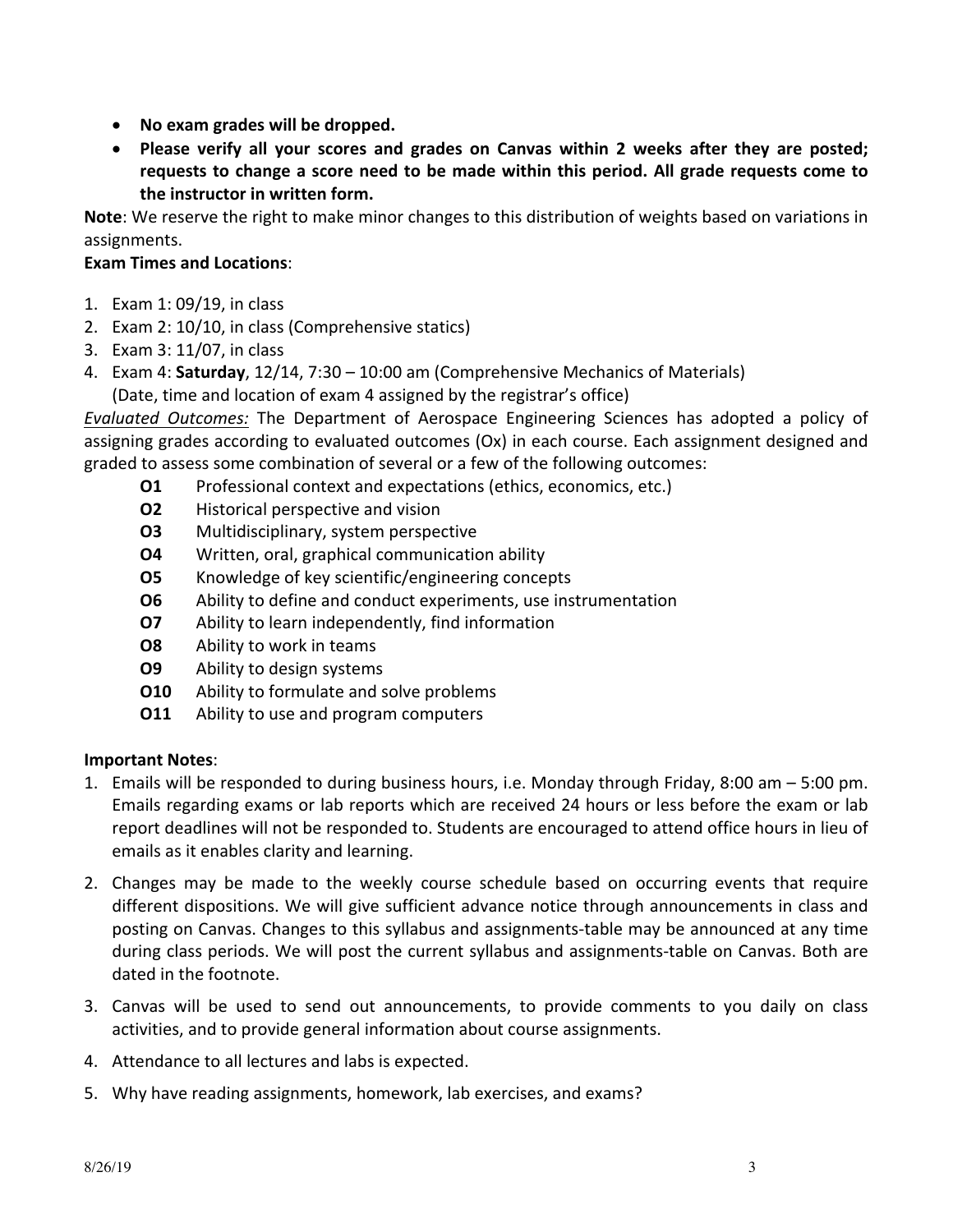- Reading assignments are to be completed before the lecture/discussion. The lecture/discussions should help to clarify and supplement what you have read.
- Homework assignments are to lead you through important applications of current material. Homework enforces the mental processes that help you to become proficient in a subject. Before beginning any homework assignment, you should read the text and work the examples in the text. Homework, which is graded in the category "groupwork", may be discussed with the TAs/TFs.
- You are responsible for concepts introduced in labs on exams.
- Labs help you to learn how to synthesize the basic concepts, methods, and tools presented in the course curriculum. The team-oriented approach will give you experience in working and cooperating in groups. Group members must inform the TAs early on when one student does not cooperate. A portion (30%) of lab 2 and 3 grades will be from anonymous peer **evaluation of the team members.**
- Experiments may require note taking in the lab book.
- 6. Homework:
	- All homework questions must be submitted to the Piazza discussion forum under the appropriate homework assignment/question. No homework questions should be emailed to the instructional team- all questions should be asked at office hours or posted to **Piazza**. The instructional team will not respond to posts that are posted after 5 PM the day before the homework is due.
	- Collaboration is permitted on homework. However, we strongly recommend to first work on your own on the homework before comparing your results with your homework team members. Teams of up to three students are permitted. Groups may change during the semester. You may discuss the means and methods for formulating and solving problems and even compare answers, but you are not free to copy someone's assignment. **Copying** material from any resource (including solutions manuals) and submitting it as one's own is considered plagiarism and is an Honor Code violation. Remember, the less you think about the problems yourself, the less you actually learn, and the more difficult it will be **to succeed on exams.**
	- You are encouraged to answer questions that other students pose to Piazza, but you may only discuss the means and methods for formulating and solving problems. You cannot compare answers on Piazza, and you may not post your exact work or computer code.
	- No late assignments will be accepted without documentation of a medical or family emergency. If you must miss class for an excused absence, you may submit your homework early. There are no exceptions to this policy.
	- Although each homework assignment will have several problems, all problems may not be graded. However, solutions will be provided to you for all the problems.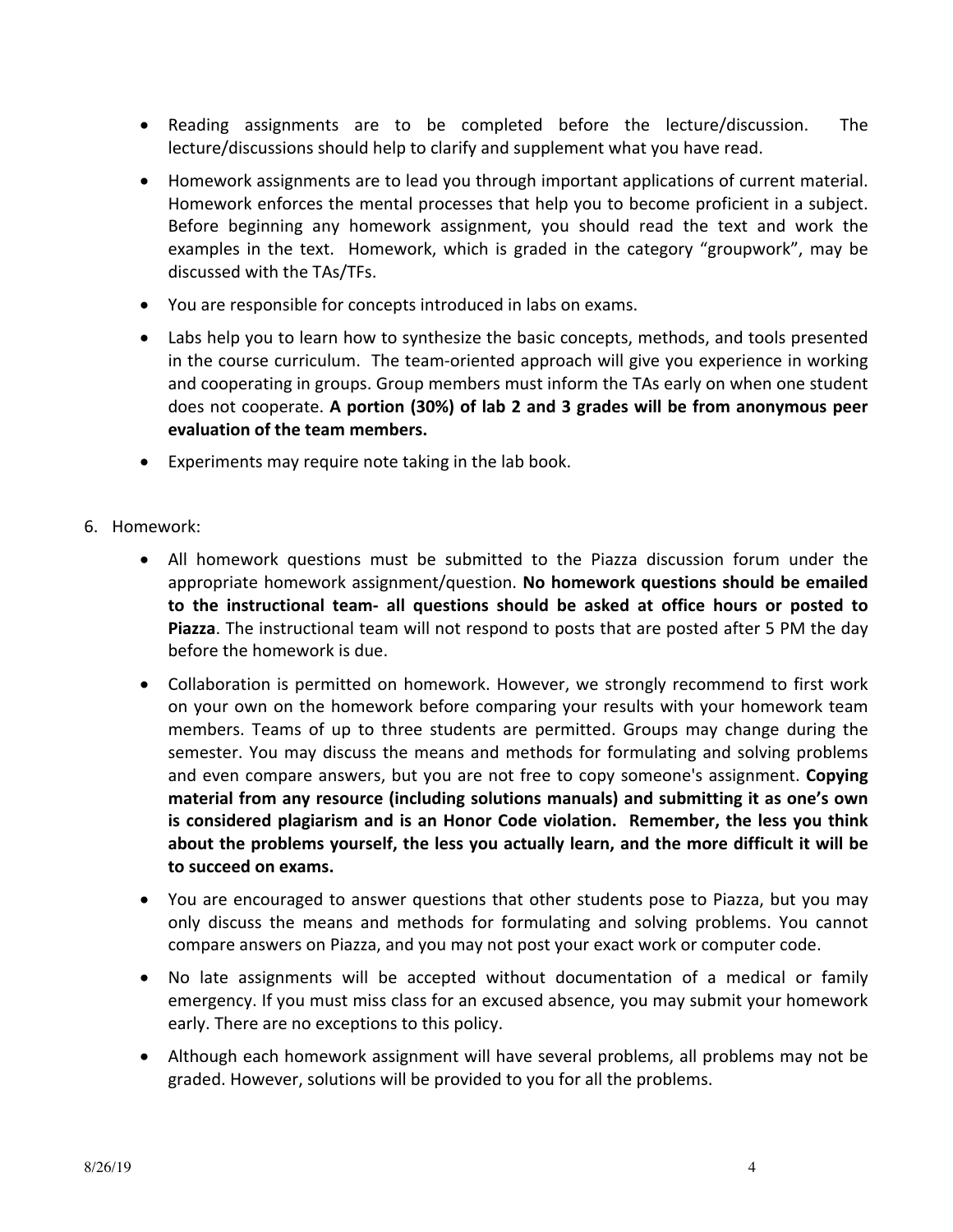- All homework must be submitted through MasteringEngineering on Canvas. No hard copy submissions of the homework will be accepted.
- Homework solutions are posted shortly after the submission deadline.
- **7.** Exams:
	- All academic-excused absences for exams or labs need to be communicated and approved 2 weeks ahead of the expected absence. Documentation for excused absence will be required. These requests must be made in email to the instructor.
	- There will be no unexcused exam makeups provided. If you miss an exam, course instructors will evaluate each case on an individual basis based on the context and information available to make a determination if a makeup exam will be provided. Students are encouraged to provide as much documentation as possible to enable an informed decision
	- If, under the circumstances outlined above, the instructor determines a make-up exam should be provided, the instructors reserve the right to not offer a make-up exam for midterms 1 (statics) and 3 (structures), and to instead count the grade of the student's comprehensive exam (midterm 2 for statics, the final exam for structures) in the place of the missed exam.
	- Regrade requests must be submitted to the professors in writing within 2 weeks of the grade posting to Canvas. Submit the original assignment along with a typed page stating the problem number, grading issue, and what you believe the correct grade should be.

## 8. Labs:

- SAFETY is the number one priority for laboratory exercises. Access to PILOT depends upon your compliance with the PILOT Contract you have signed to obtain a computer logon and after-hours key code. PILOT offers a mandatory orientation at the beginning of the semester. You are required to attend the safety lecture offered at the beginning of the semester. Students must satisfy the safety requirements by submitting a lecture report on safety. This report, graded satisfactory or higher, is required before participating in the experiments.
- Lab attendance is required. Random attendance may be taken during the semester. All team members (in Labs 2 and 3) are assumed to **contribute equally** to the overall progress and completion of the lab.
- Food or drinks (even water) are not allowed on the workstations in the PILOT lab plaza.
- Many assignments will require access to a computer and basic programming skills. Computer programming skills are a prerequisite for this class, e.g. GEEN 1300 or CSCI 1300.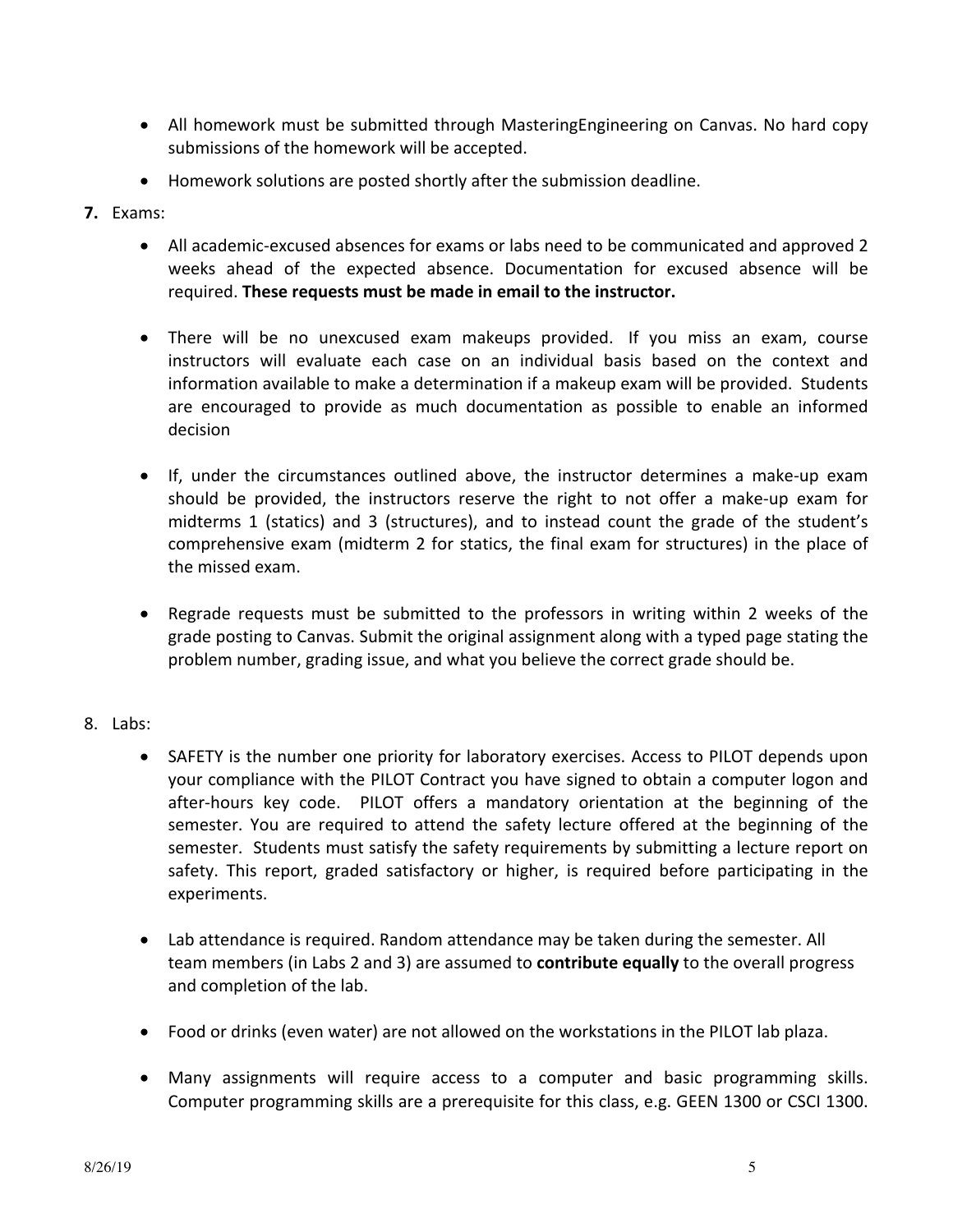We **will not** teach computer programming, although we will make an effort to formulate the assignments to emphasize proper computing skills. In this class, we will exclusively use the programming language MATLAB. You have access to the PILOT Lab Plaza computers during regular class lab times or during periods for which no other class is using them. There are also a number of computers in the student group study rooms and in the College.

- Pre-lab videos will be provided in advance of Lab 1. Lab documents will be provided in advance of labs 2 and 3, which provide a detailed description of various steps and milestones in each lab. You are required to carefully study the pre-lab videos and lab documents before the beginning of each lab section.
- Guidelines for Lab Reports will be handed out in a few weeks as they are assigned. Each lab assignment will include guidelines that are specific to the project.
- Students are encouraged to submit lab questions to the Piazza discussion page under the appropriate lab number and check/participate in the ongoing discussions. As with the homework, you may discuss the means and methods for formulating and solving problems but you cannot compare answers on Piazza nor post your exact work or computer code.
- 9. Grading:
	- Minor adjustments may be made in the determination of final letter grades and with grade cut lines, but there is no "curving" in this course.
	- To receive a course grade of C or better (which is required to fulfill the prerequisite for ASEN2003 and other courses), students must receive a C or better in the individual coursework portion of the class. Stated differently, the students who receive an individual grade of C- or lower will not receive any group grades.

## **Accommodation for Disabilities**

If you qualify for accommodations because of a disability, please submit your accommodation letter from Disability Services to your faculty member in a timely manner so that your needs can be addressed. Disability Services determines accommodations based on documented disabilities in the academic environment. Information on requesting accommodations is located on the Disability Services website. Contact Disability Services at 303-492-8671 or dsinfo@colorado.edu for further assistance. If you have a temporary medical condition or injury, see Temporary Medical Conditions under the Students tab on the Disability Services website.

### **Classroom Behavior**

Students and faculty each have responsibility for maintaining an appropriate learning environment. Those who fail to adhere to such behavioral standards may be subject to discipline. Professional courtesy and sensitivity are especially important with respect to individuals and topics dealing with race, color, national origin, sex, pregnancy, age, disability, creed, religion, sexual orientation, gender identity, gender expression, veteran status, political affiliation or political philosophy. Class rosters are provided to the instructor with the student's legal name. I will gladly honor your request to address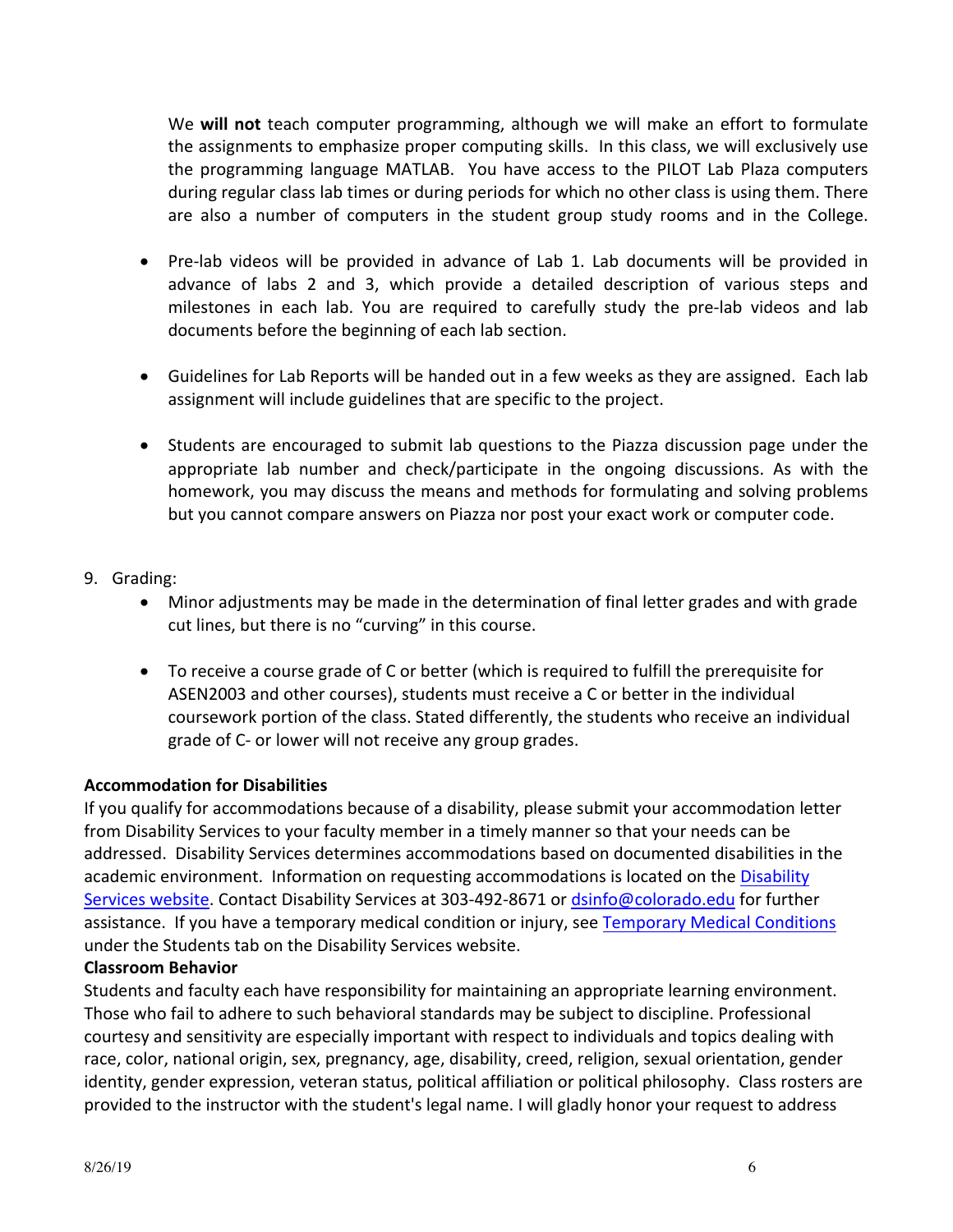you by an alternate name or gender pronoun. Please advise me of this preference early in the semester so that I may make appropriate changes to my records. For more information, see the policies on classroom behavior and the Student Code of Conduct.

### **Honor Code**

All students enrolled in a University of Colorado Boulder course are responsible for knowing and adhering to the Honor Code. Violations of the policy may include: plagiarism, cheating, fabrication, lying, bribery, threat, unauthorized access to academic materials, clicker fraud, submitting the same or similar work in more than one course without permission from all course instructors involved, and aiding academic dishonesty. All incidents of academic misconduct will be reported to the Honor Code (honor@colorado.edu); 303-492-5550). Students who are found responsible for violating the academic integrity policy will be subject to nonacademic sanctions from the Honor Code as well as academic sanctions from the faculty member. Additional information regarding the Honor Code academic integrity policy can be found at the Honor Code Office website.

### **Sexual Misconduct, Discrimination, Harassment and/or Related Retaliation**

The University of Colorado Boulder (CU Boulder) is committed to fostering a positive and welcoming learning, working, and living environment. CU Boulder will not tolerate acts of sexual misconduct intimate partner abuse (including dating or domestic violence), stalking, protected-class discrimination or harassment by members of our community. Individuals who believe they have been subject to misconduct or retaliatory actions for reporting a concern should contact the Office of Institutional Equity and Compliance (OIEC) at 303-492-2127 or cureport@colorado.edu. Information about the OIEC, university policies, anonymous reporting, and the campus resources can be found on the OIEC website.

Please know that faculty and instructors have a responsibility to inform OIEC when made aware of incidents of sexual misconduct, discrimination, harassment and/or related retaliation, to ensure that individuals impacted receive information about options for reporting and support resources.

### **Religious Holidays**

Campus policy regarding religious observances requires that faculty make every effort to deal reasonably and fairly with all students who, because of religious obligations, have conflicts with scheduled exams, assignments or required attendance. In this class, excused absences for exams or labs on religious holidays need to be communicated to the instructor via email 2 weeks ahead of the expected absence**.**

See the campus policy regarding religious observances for full details.

### **Final Comments**

Our grading scheme is not assigned to reward or punish. It is designed to indicate your level of competency compared to the standards set by the AES faculty. Do you meet the minimum level of competency? Do you exceed the minimum? Are you below the minimum? This should be indicated by the final grade. We (the faculty) are professionals and it is our job to set and maintain standards. We are expected to use our education, experience, and interactions with industry, government laboratories, others in academe, etc., to determine the content of these standards. Because our